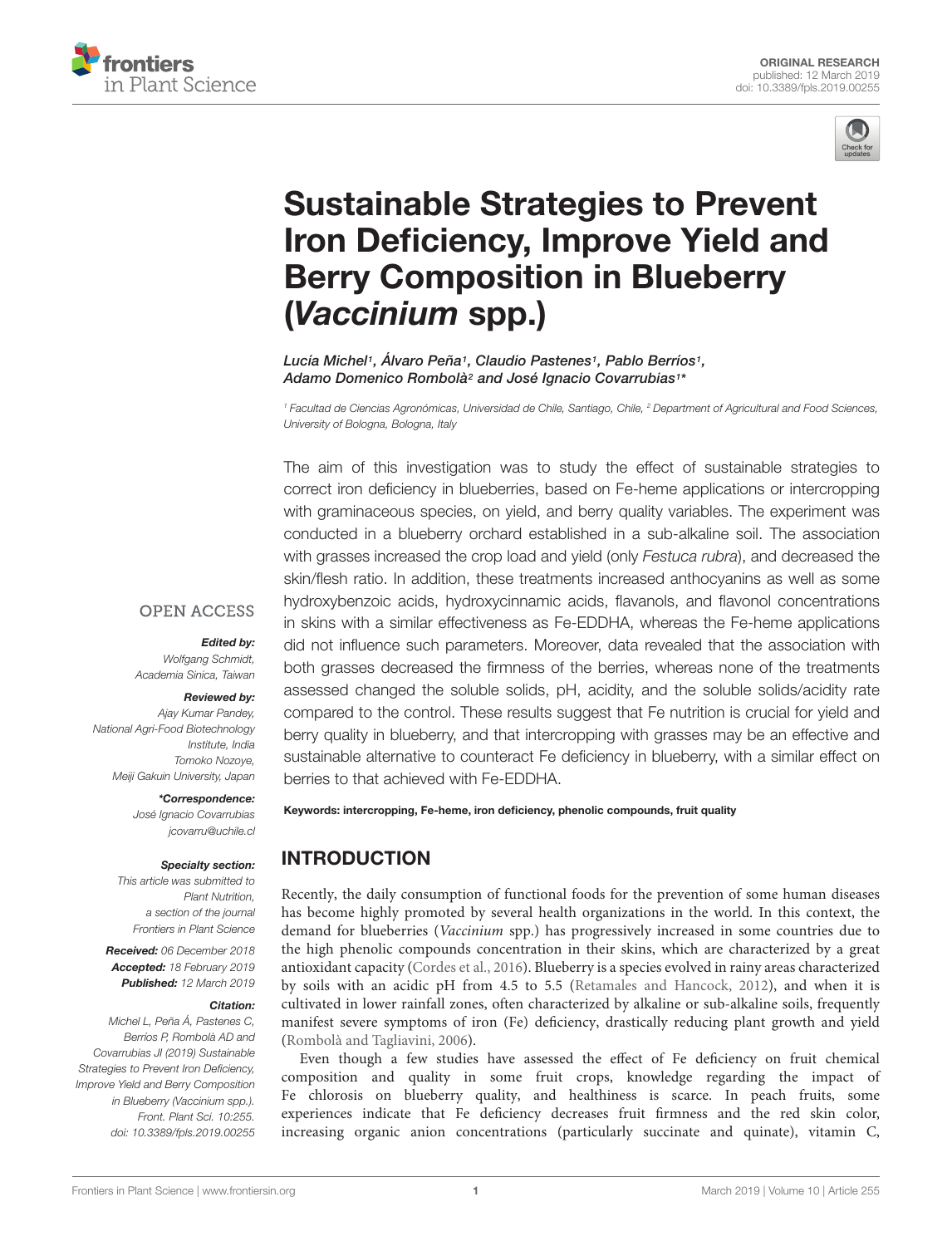and total phenolic compounds [\(Álvarez-Fernández et al.,](#page-8-3) [2003\)](#page-8-3). In grapevines, Fe deficiency has been shown to increase the phenolic compounds accumulation in berries [\(Bavaresco](#page-8-4) [et al.,](#page-8-4) [2010\)](#page-8-4). In contrast, in the model plant Perilla frutescens, anthocyanin synthesis was negatively affected by Fe deficiency, likely associated to a reduced activity of the anthocyanidin synthase (ANS), an enzyme involved in the anthocyanidin synthesis [\(Saito et al.,](#page-9-0) [1999;](#page-9-0) [Turnbull et al.,](#page-9-1) [2000;](#page-9-1) [Nakajima](#page-8-5) [et al.,](#page-8-5) [2001\)](#page-8-5), and whose activity requires a ferrous Fe center. The controversy on the impact of Fe deficiency on the secondary metabolites concentration in fruits might be due to a subtle effect of the environment on the biosynthetic regulatory signals, or a species dependent sensitivity. Even though blueberries are considered as a healthy nutritional fresh produce, precisely because of their fruit chemical composition, and also as a highly sensitive crop to Fe deficiency, rather scarce knowledge is available in this regard.

In blueberry orchards located in sub-alkaline areas, soil acidification by means of elemental sulfur (S) previous to planting or with sulfuric or phosphoric acid applications during the growing season through the irrigation system, is a common field practice worldwide. In the former case, soil pH varies after long periods of time since microorganisms mediate the transformation of S into inorganic acids. Moreover, depending on the initial soil pH values and the buffer capacity of the soil, extremely high S amounts should be applied to shift the pH down to optimal levels for blueberry [\(Horneck et al.,](#page-8-6) [2004\)](#page-8-6). As for sulfuric acid applications, soil pH is more quickly reduced, especially in weakly buffered soils. However, this material is hazardous and difficult for farm workers to use [\(Horneck et al.,](#page-8-6) [2004\)](#page-8-6), and repeated soil applications of sulfuric acid may have a detrimental effect on the microbial biomass and mycorrhizal fungi populations, and on carbon dioxide emissions to the atmosphere. On the other hand, the treatment for Fe chlorosis with Fe chelates is costly and not environmental nor human friendly [\(Rombolà and](#page-8-2) [Tagliavini,](#page-8-2) [2006\)](#page-8-2) due to the high risk of metals and chelating agents leaching into the deep soil layers and into the water table [\(Rombolà and Tagliavini,](#page-8-2) [2006\)](#page-8-2).

The above mentioned evidences of the negative impact of traditional Fe corrective measures, have led to the use of natural Fe sources to control Fe deficiency. In this context, animal blood-derived compounds, composed of a relatively high Fe content (20–30 g Fe kg−<sup>1</sup> ) chelated by a heme group related to hemoglobin [\(López-Rayo et al.,](#page-8-7) [2015\)](#page-8-7), have been shown to be highly stable and capable of maintaining available Fe for plants in calcareous soils [\(Yunta et al.,](#page-9-2) [2013\)](#page-9-2). In controlled experiments conducted on grapevines cultivated in a calcareous soil, Fe-heme applications have increased the leaf chlorophyll concentration, plant growth, and potassium content in leaves [\(López-Rayo et al.,](#page-8-7) [2015\)](#page-8-7). On the other hand, some investigations have reported that intercropping systems with grasses are effective at preventing Fe chlorosis in co-cultivated crops [\(Cañasveras et al.,](#page-8-8) [2014,](#page-8-8) [Covarrubias et al.,](#page-8-9) [2014,](#page-8-9) [Granja and Covarrubias,](#page-8-10) [2018\)](#page-8-10). The mechanism involved in improving Fe nutrition in associated plants is attributed to the ability of monocotyledoneous species to extrude mugineic acid family phytosiderophores (MAs), which are chelating compounds that form a soluble complex with

 $Fe<sup>3+</sup>$ , increasing its availability also for the associated crops [\(Takagi,](#page-9-3) [1976;](#page-9-3) [Ma et al.,](#page-8-11) [2003;](#page-8-11) [Xiong et al.,](#page-9-4) [2013\)](#page-9-4). For example, some authors have described that the main phytosiderophore secreted by Festuca rubra is 2'-deoxymugineic acid (DMA), whereas the graminaceous species Poa pratensis exudes DMA, avenic acid A (AVA) and 2'hydroxyavenic acid A (HAVA) [\(Ma](#page-8-11) [et al.,](#page-8-11) [2003;](#page-8-11) [Ueno et al.,](#page-9-5) [2007\)](#page-9-5). Other studies have reported positive results from this sustainable management technique to prevent Fe chlorosis in fruit tree crops [\(Cañasveras et al.,](#page-8-8) [2014,](#page-8-8) [Covarrubias et al.,](#page-8-9) [2014\)](#page-8-9), however, to date there have been no reports published on a species highly susceptible to Fe deficiency like blueberry. In addition, some authors have described the possibility of the  $Fe<sup>3+</sup>$ -DMA complex being directly absorbed by intercropped peanut roots, since a functional Fe3+-DMA transporter, AhYSL1, was identified in this species [\(Xiong et al.,](#page-9-4) [2013\)](#page-9-4).

Even though investigations have been conducted on the effect of alternative and more sustainable management techniques for Fe correction in calcareous soils in blueberry productive and vegetative variables [\(Michel et al.,](#page-8-12) [2019\)](#page-8-12), the impact on the berry composition is lacking. Indeed, the use of animal bloodderived compounds and/or intercropping with graminaceous species implies the modification of soil nutrition properties related to nitrogen (N) availability, eventual phytoalexins, or simply modification of the competition for light, water and nutrients with eventual impacts on the fruit yield and metabolism [\(Michel et al.,](#page-8-12) [2019\)](#page-8-12). Accordingly, the present study is focused to evaluate the effect of Fe-heme applications or intercropping with graminaceous species on productive and berry quality variables in blueberry cv. Emerald, cultivated in a sub-alkaline soil.

#### MATERIALS AND METHODS

#### Plant Material, Treatments, and Design of the Experiment

The experiment was undertaken from May 2014 to April 2015 (2014–2015 season) in a blueberry orchard located in the Valparaiso Region, Chile (32°42<sup>'</sup>S and 70°54<sup>'</sup>W) in an alluvial soil composed of 4% total calcium carbonate, 2% active lime, 1.1% organic matter and pH 8.1. These properties provided chemical conditions inducing Fe chlorosis in blueberries. The trial was conducted on highbush blueberries cv. Emerald (interspecific origin based largely on Vaccinium corymbosum L. with some genes from Vaccinium darrowi Camp), planted in September 2011 at a distance of 3 m between the rows and 0.8 m between plants along the row.

In autumn 2014, five contiguous rows were selected, homogeneous in size and degree of Fe chlorosis in the plants. The treatments tested were: (1) Control: bare soil; (2) Soil-applied Fe-ethylenediamine-N,N'-bis (2-hydroxyphenyl)acetic acid (Fe-EDDHA) chelate; (3) Soil-applied bovine blood compound (Feheme); (4) intercropping with *F. rubra* (graminaceous species), and (5) intercropping with P. pratensis L. (graminaceous species). A Latin square design  $(5 \times 5)$  was used to take into account the slope and drip line as possible independent sources of variance.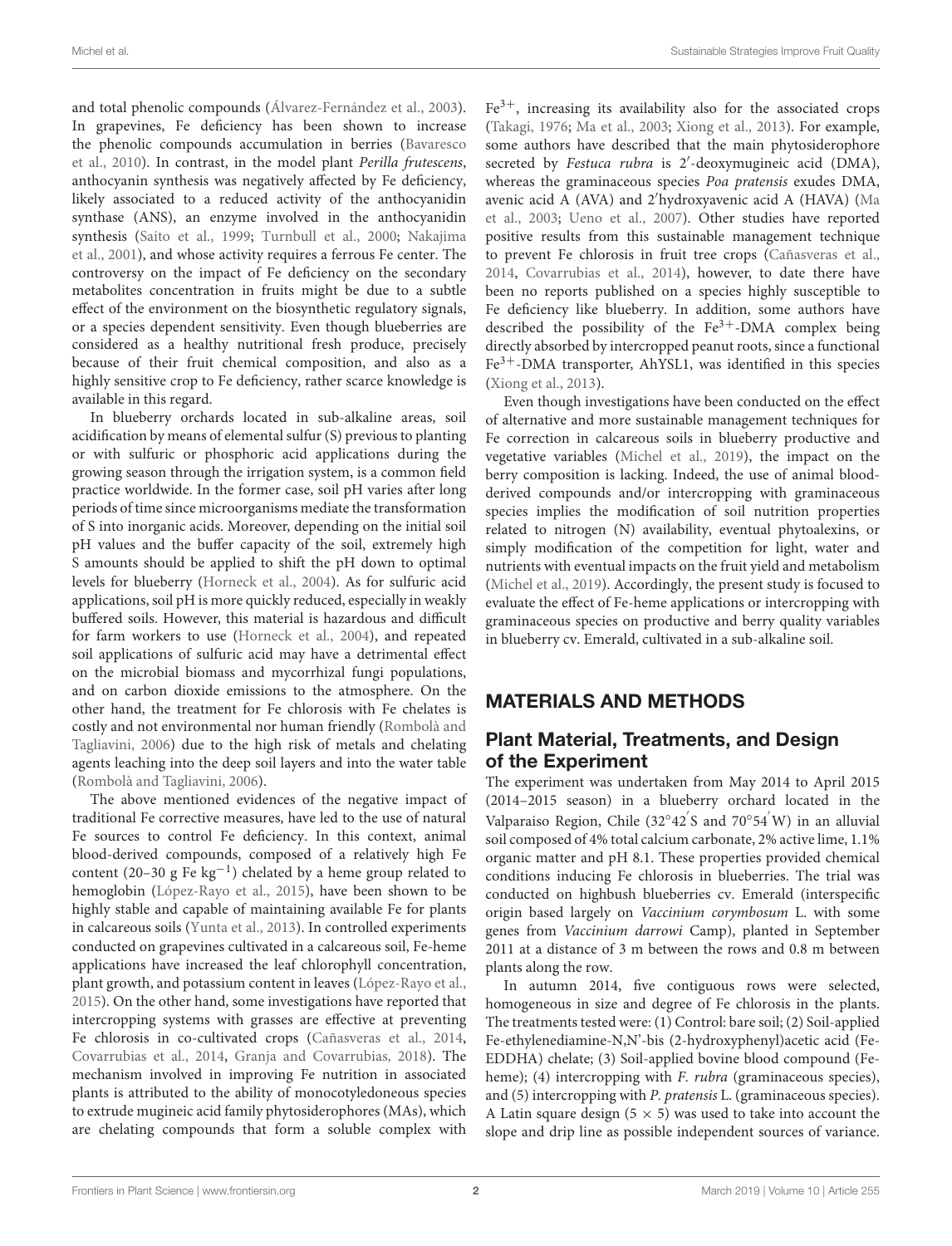Each treatment was replicated five times. The experimental plot for each treatment was composed of 6 plants, and the treatments along the same row were separated by 2 plants between them.

# Experimental Conditions and Sample **Collection**

The Fe chelate was applied to the soil from August 2014 according to the SPAD value in order to maintain an intensive green color in the leaves (SPAD index > 35). Doses of 500 mL per plant of a 5% Fe-EDDHA solution (4 g Fe-EDDHA L<sup>-1</sup>) were occasionally applied to the soil, reaching 1 g of Fe applied per plant at the end of the season. The Fe-heme was applied through a dried bovine blood formulation composed of 2,675 mg Fe kg−<sup>1</sup> . Bovine blood was diluted in distilled water to a concentration of 20 g  $L^{-1}$  and applied to the soil at doses of 500 mL per plant every 15 days, reaching 0.27 g of Fe applied per plant at the end of the season. The Fe-EDDHA and Feheme applications were carried out manually, from the onset of bud break (spring 2014) to the summer flush growth. The graminaceous species F. rubra L. and P. pratensis L were sown over the rows in autumn 2014 at a density of 20,000 seeds m<sup>-2</sup>. During the season, the graminaceous species were cut manually to a height of 5 cm every time they reached 15 cm. The plants were irrigated daily through two 2 L  $h^{-1}$  in-line microdrip emitters, maintaining a constant soil moisture level, close to field capacity (40% saturation). The soil water content was measured daily using one tensiometer per experimental plot. In intercropped plants, an additional water supply was added according to the tensiometers record to maintain a similar soil moisture between treatments. The agronomic management of pruning, phytosanitary control, and fertilization with macro and micronutrients, except for Fe, were performed regularly throughout the season.

Leaf chlorophyll concentration is an accepted tool to monitor Fe status in fruit crops provided other nutrient deficiencies are excluded, given that leaf Fe concentrations cannot be used for this purpose [\(Römheld,](#page-8-13) [2000;](#page-8-13) [Kosegarten et al.,](#page-8-14) [2001\)](#page-8-14). At harvest time, the leaf chlorophyll concentration ( $\mu$ g cm<sup>-2</sup>) was measured on the first completely expanded leaf of 16 shoots per experimental plot.

All harvested fruits were manually collected, when the skin color reached the 75% Blue stage, used for commercial purposes. The harvest took place on 5 different days, according to the fruit maturation rate. At each harvest, yield, and number of fruits per plant were measured for 6 plants in each replicate. At the end of the season, the total yield and crop load recorded at each harvest were determined, and the average berry weight was calculated.

In the third harvest (December 11, 2014), which was the largest and most representative (55% of the harvested fruit), berry samples (one composed of 40 and two of 200 berries) were collected from each experimental unit. The berries were sampled at random, considering that their size was representative of the experimental unit. The samples composed of 40 berries were used for firmness determinations, whereas one of the samples composed of 200 berries was used for chemical analysis, and the others were frozen at −80◦C for phenolic compound determinations.

# Firmness of Berries

Firmness of the berries was measured in samples of 40 berries per experimental unit, within a few hours of the harvest. Firmness was determined in each berry using a fruit texture analyzer (FTA 65-14, GÜSS, Strand, South Africa) with a plunger 3 cm in diameter.

# Physio-Chemical Analysis of Berries

These measurements were taken in samples of 200 berries per experimental unit. Blueberries were peeled, weighed, and the skin/flesh ratio was determined. Successively, a composite sample was made by mixing and grinding the mesocarp of the 200 fruits per experimental unit. The ground pulp was then filtered and divided into two aliquots for chemical analysis. Soluble solids (SS), reported as ◦Brix, were determined with a digital refractometer thermocompensated at 20◦C (PAL-1, Atago Co, Ltd., Tokyo, Japan). Titratable acidity (expressed as a percentage of citric acid) was measured with NaOH 0.1 N up to pH 8.2, and the pH of the mesocarp was measured with a pH meter (pHep-HI98107, Hanna Instrument, Padua, Spain).

### Determination of Phenolic Compounds

For the extraction, the skins of 200 berries per experimental unit, frozen at −80◦C, were peeled, weighed and placed in a methanol:water solution (80:20 v/v) at a 1:5 ratio. The samples were homogenized, shaken (BioScan OS-20, LabTec, Chile) for 30 min and centrifuged (Universal 320, Hettich Lab, Germany) for 10 min at 1,500 rpm at 20℃. Successively, the liquid part was refrigerated and the supernatant was again macerated, shaken and centrifuged, following the previous procedure. Once this second extraction was complete, the liquid fraction was recovered and added to the first, and the final solution was centrifuged at 4,000 rpm at 20◦C for 15 min. Thereafter, the samples were filtered under vacuum through a PVDF membrane, porosity 8 µm.

Total anthocyanin concentration was determined according to [García-Barceló](#page-8-15) [\(1990\)](#page-8-15), based on bisulfite discoloration. The extract was diluted 100 times, and 1 mL of the diluted extract was added with 1 mL of acid alcohol and 20 mL of 2% HCl. The resulting solution was separated into two test tubes, and to each one 4 mL of NaHSO<sub>3</sub> (sodium metabisulfite), and 4 mL of distilled water were added. After placing the tubes in the dark for 20 min, absorbance was measured by spectrophotometry (Lambda 25, PerkinElmer, Hartford, United States) at 520 nm with 10 mm glass cuvettes. Total phenols concentration was determined in the extract (diluted at 1:100) according to [García-](#page-8-15)[Barceló](#page-8-15) [\(1990\)](#page-8-15), using gallic acid as the standard. The analysis was performed by spectrophotometry at 280 nm with 10 mm quartz cuvettes. Total tannins concentrations were assessed as described by the [Bate-Smith](#page-8-16) [\(1972\)](#page-8-16) methodology, which is based on tannins hydrolysis in acidic medium. After 1:50 dilution of the extract, 4 mL of the sample were placed in two test tubes, and 2 mL of distilled water and 6 mL of 35% HCl were added. Then, one tube was subjected to a water bath at 90◦C for 30 min, and the other at room temperature. Both samples were evaluated with spectrophotometry at 550 nm with 10 mm glass cuvettes.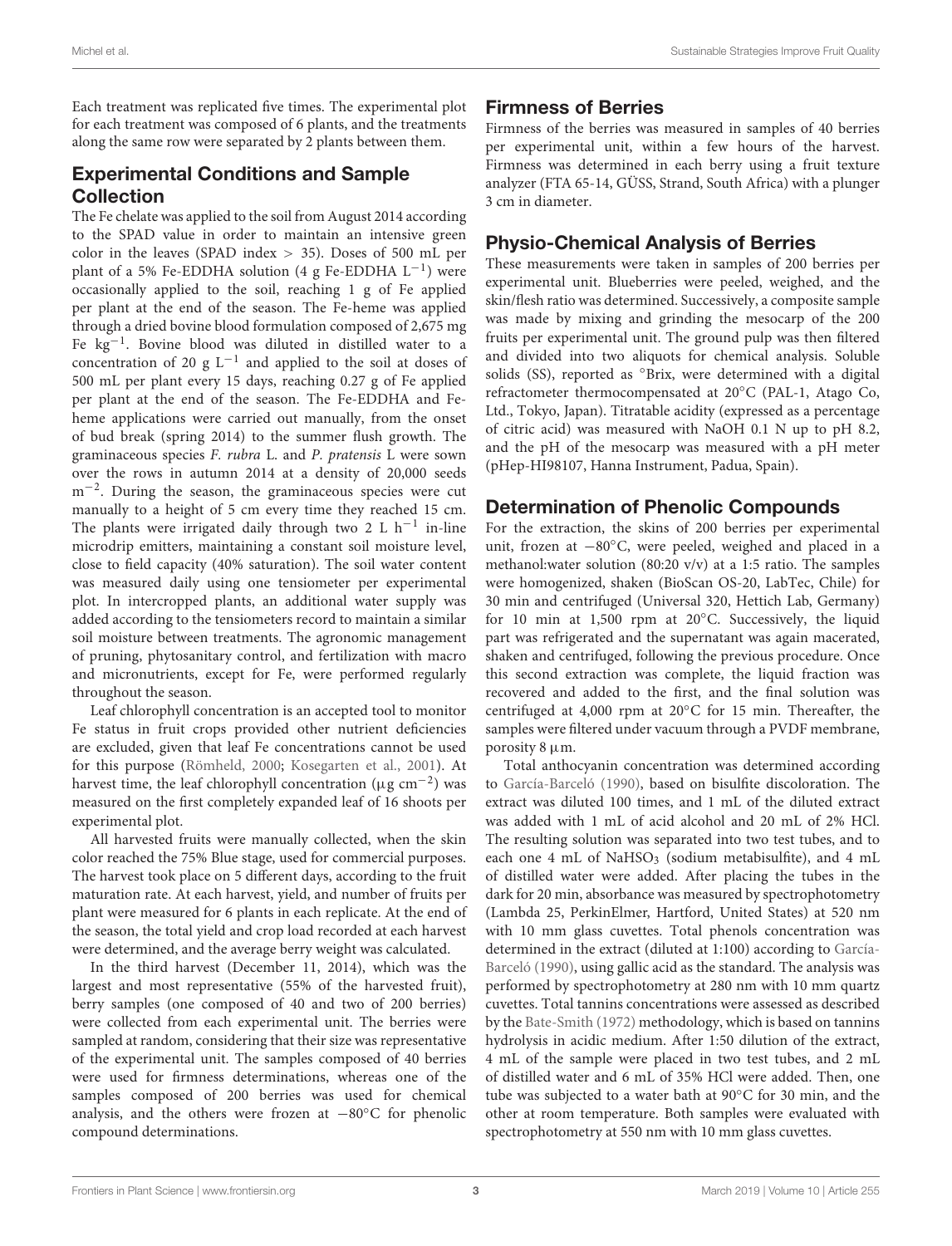The anthocyanins profile were determined according to [Peña-Neira et al.](#page-8-17) [\(2007\)](#page-8-17), using high-performance liquid chromatography (Agilent Technologies 1100 series HPLC system, Santa Clara, CA, United States), consisting of a photodiode array detector (DAD), model G1315B; a quaternary pump, model QuatPump G1311A; a degasser, model G1379A; and an autosampler, model G1329A. A RP-18 reverse-phase column (Merck Hitachi, Tokyo, Japan), 5 µm pore size, 250 mm  $\times$  4 mm was used. One-hundred mL of each extract was filtered through a 0.45 mm pore size and then subjected to reverse-phase chromatographic separation at 20◦C. The quantification was carried out by peak area measurements at 520 nm. Anthocyanins were quantified and expressed as mg of g−<sup>1</sup> of berry skin of malvidin-3-glucoside. The calibration curves at 520 nm were obtained by injecting different volumes of standard solutions under the same conditions as for the samples analyzed.

The low molecular weight phenolic compounds were quantified as described by [Peña-Neira et al.](#page-8-17) [\(2007\)](#page-8-17), using the same Agilent model HPLC-DAD equipment as described for anthocyanin determinations. A Nova Pack C18 reverse-phase column (4  $\mu$ m, 3.9 mm i.d.  $\times$  300 mm; Waters Corp.) was used. Both chromatographs were coupled to an Agilent Chem Station (version B.04.03) data processing station. Signals were detected at 280 nm, at 20 $\degree$ C and with an injection volume of 10  $\mu$ m. The low molecular weight phenolic compounds were identified by comparing their absorption spectrum and retention time to their respective standard. The calibration curves at 280 nm were obtained by injecting different volumes of standard solutions under the same conditions as for the samples analyzed. The phenolic compounds were expressed as mg of each phenolic compound  $g^{-1}$  of berry skin.

#### **Statistics**

The analysis of variance (ANOVA) was performed under the framework of mixed linear models (MLM). In the case of significant differences between treatments, the DGC test for multiple comparisons was used ( $\alpha$  = 0.05). The statistical software used was InfoStat v. 2013.

# RESULTS

#### Leaf Chlorophyll Concentration, Crop Load, Plant Production, Berry Weight, and Skin/Flesh Ratio

At harvest time, the leaf chlorophyll concentration ( $\mu$ g cm<sup>-2</sup>) average measured on the first completely expanded leaf of 16 shoots per experimental plot was the following: (1) Control: 7.3 units  $\pm$  1.6; (2) Soil-applied Fe-EDDHA chelate: 13.1units  $\pm$  1.5; (3) Soil-applied Fe-heme: 8.1 units  $\pm$  1.7; (4) Intercropping with P. pratensis L.: 9.8 units  $\pm$  1.6; (5) Intercropping with F. rubra: 11.6 units  $\pm$  1.6. Such leaf chlorosis is attributed to Fe deficiency since the leaf mineral concentration analysis revealed values in the sufficiency range for the other nutrients (data not reported). In addition, plants treated with Fe-EDDHA showed

the highest values, with significant differences in comparison with the control plants.

The association with F. rubra and P. pratensis as well as the Fe-EDDHA applications increased the crop load, whereas the fertilization with Fe-heme did not modify this variable compared to control plants (**[Figure 1A](#page-4-0)**). As for yield, however, only the intercropping with F. rubra treatment increased this variable compared to control, while the Fe-heme treated plants were the less yielding plants, similar to untreated plants (**[Figure 1B](#page-4-0)**). Regarding the berry weight, in general no marked differences were observed between treatments, but two opposite and significant results were clear between the Fe-EDDHA and the Fe-heme treated plants, the latter with the lowest berry weight (**[Figure 1C](#page-4-0)**). Also, regarding fruit physical properties, some treatments reduced the skin to flesh weight ratio, such as the intercropping with F. rubra and P. pratensis and, particularly, fruits from plants treated with the Fe-EDDHA chelate, all of them with significant lower averages of this parameter compared to control fruits (**[Figure 1D](#page-4-0)**).

# Firmness and Chemical Berry **Composition**

From **[Table 1](#page-4-1)**, it is clear that none of the Fe correction treatments induced significant changes on the ripening of fruits since the SS concentration, pH, acidity and the SS/acidity ratio were similar between treatments. In fact, the extreme values for each of these parameters between treatments accounted for an 11, 3, 20, and 13% for SS, pH, acidity and SS to acidity ratio, respectively. As for fruit firmness, however, differences were observed between treatments, in which the association with both grasses decreased the firmness compared with the control and with plants treated with Fe-heme, whereas the berries collected from plants treated with Fe-EDDHA reached intermediate values (**[Table 1](#page-4-1)**).

# Phenolic Compounds Concentration in Berry Skins

The Fe treatments, except for the Fe-heme, had an impact on the berry skin composition of the blueberries considering total anthocyanins and total phenols, but no effect was observed in total tannins (**[Table 2](#page-5-0)**). Regarding total anthocyanins, the intercropping and the Fe-EDDHA applications were the more promising treatments. As for total phenols, the intercropping treatments and the Fe-EDDHA applications were equally effective, inducing nearly a 40% increase in the concentration, in average, compared to control (**[Table 2](#page-5-0)**).

Interestingly, the treatments implemented in the present study not only affected the total anthocyanins in the blueberry skins, but also its composition. Regardless of the treatment, four anthocyanin classes were found; all of them were 3- O-glycoside conjugates: malvidin, delphinidin, cyanidin and petunidin (**[Table 3](#page-6-0)**). Glycosylation with galactose, glucose and arabinose were the forms found for malvidin and delphnidin, only galactose for cyanidin and, for petunidin, galactose, and arabinose additions were detected (**[Table 3](#page-6-0)**). Of all, malvidin 3-galactoside and delphinidin 3-galactoside were the most abundant forms found in the berry skins. In agreement with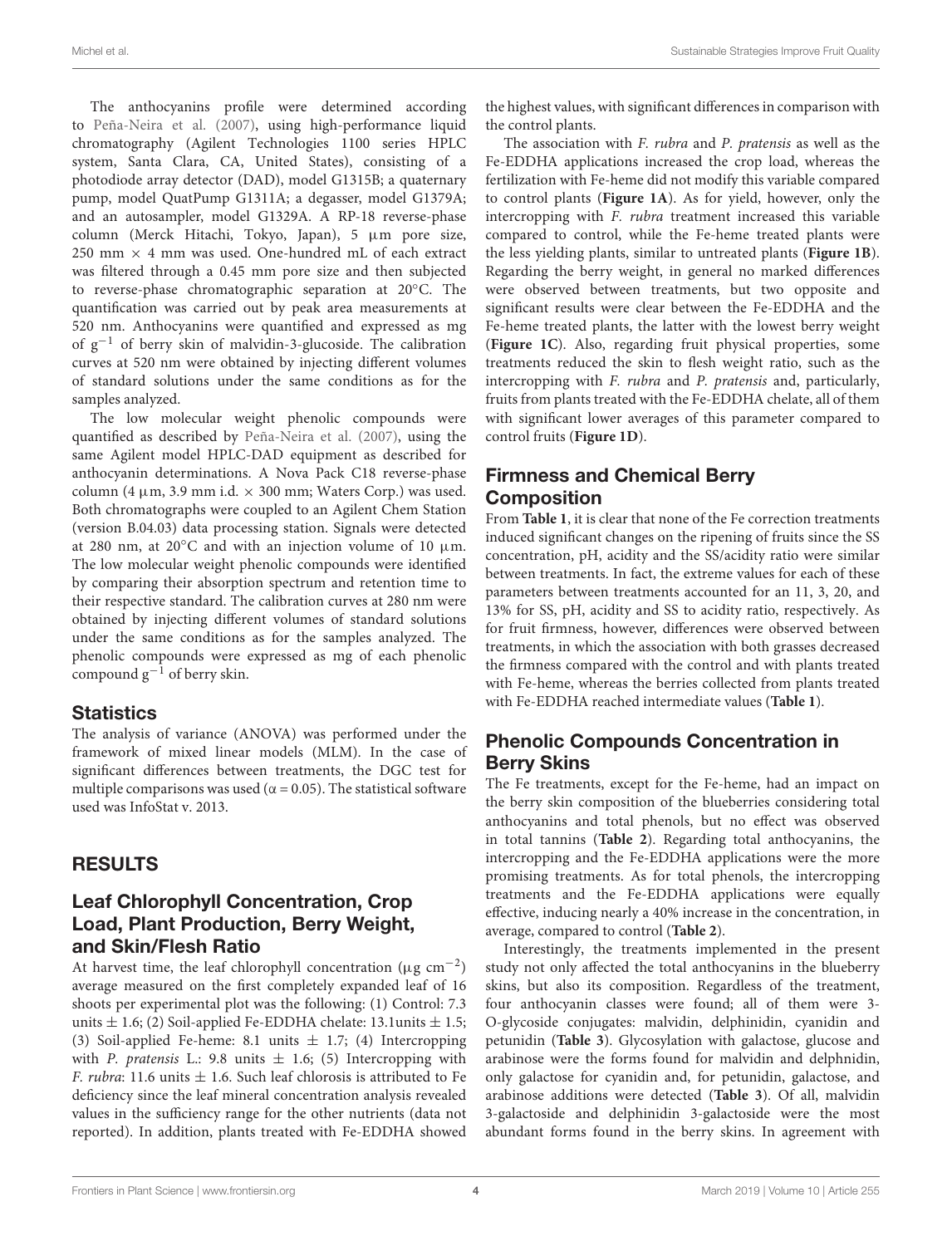

<span id="page-4-0"></span>Adjusted means with different letters between treatments indicate significant differences according to DGC test ( $p < 0.05$ ). Vertical bars indicate the standard error.

<span id="page-4-1"></span>TABLE 1 | Firmness (N), soluble solids (°Brix), pH, acidity (%), and soluble solids/acidity ratio at harvest in "Emerald" blueberries under different treatments to prevent Fe deficiency.

| <b>Treatment</b> | <b>Firmness</b> | Soluble solids | рH            | <b>Acidity</b>  | Soluble         |
|------------------|-----------------|----------------|---------------|-----------------|-----------------|
|                  | (N)             | (°Brix)        |               | (% citric acid) | solids/acidity  |
| Control          | $3.11 + 0.07a$  | $15.9 + 0.19$  | $3.63 + 0.06$ | $0.45 + 0.03$   | $33.1 + 4.03$   |
| Fe-EDDHA         | $2.99 + 0.07ab$ | $16.5 + 1.23$  | $3.68 + 0.06$ | $0.58 \pm 0.04$ | $28.7 \pm 1.04$ |
| Fe-heme          | $3.07 + 0.07a$  | $14.6 + 0.59$  | $3.69 + 0.05$ | $0.48 + 0.03$   | $30.5 + 1.82$   |
| Poa pratensis    | $2.91 + 0.07bc$ | $15.1 + 0.58$  | $3.57 + 0.07$ | $0.50 + 0.02$   | $32.6 + 3.44$   |
| Festuca rubra    | $2.88 + 0.07c$  | $14.9 + 0.63$  | $3.62 + 0.06$ | $0.56 + 0.03$   | $28.9 + 1.11$   |
| Significance     | $p = 0.0016$    | <b>NS</b>      | <b>NS</b>     | <b>NS</b>       | <b>NS</b>       |

In each column the adjusted mean @ standard error is presented. Adjusted means with different letters in the same column indicate significant differences between treatments according to the DGC test ( $p < 0.05$ ). NS, not significant.

data from **[Table 2](#page-5-0)**, the higher concentrations of anthocyanins corresponded to berries from plants treated with Fe-EDDHA and from those intercropped with grasses (**[Table 3](#page-6-0)**). In general, the Fe-EDDHA applications and the association with P. pratensis increased the malvidin, delphinidin and petunidin glycosides and cyanidin-3-galactoside concentrations in comparison with the control and Fe-heme plants (**[Table 3](#page-6-0)**), whereas the association with F. rubra increased only delphinidin and some malvidin glycosides (**[Table 3](#page-6-0)**). The Fe-heme applications, on the other

hand, did not influence the skin anthocyanin composition compared to the control (**[Table 3](#page-6-0)**).

As for the phenolic acid compounds, the gallic and vanillic hydroxybenzoic acids and the chlorogenic and trans-caffeic hydroxycinnamic acids, were the most abundant on a weight basis in blueberry skins. Protocatechuic and ferulic acids were also detected but in a lower concentration and with no significant differences between treatments. Regarding hydroxybenzoic acids, the association with both grasses increased the gallic acid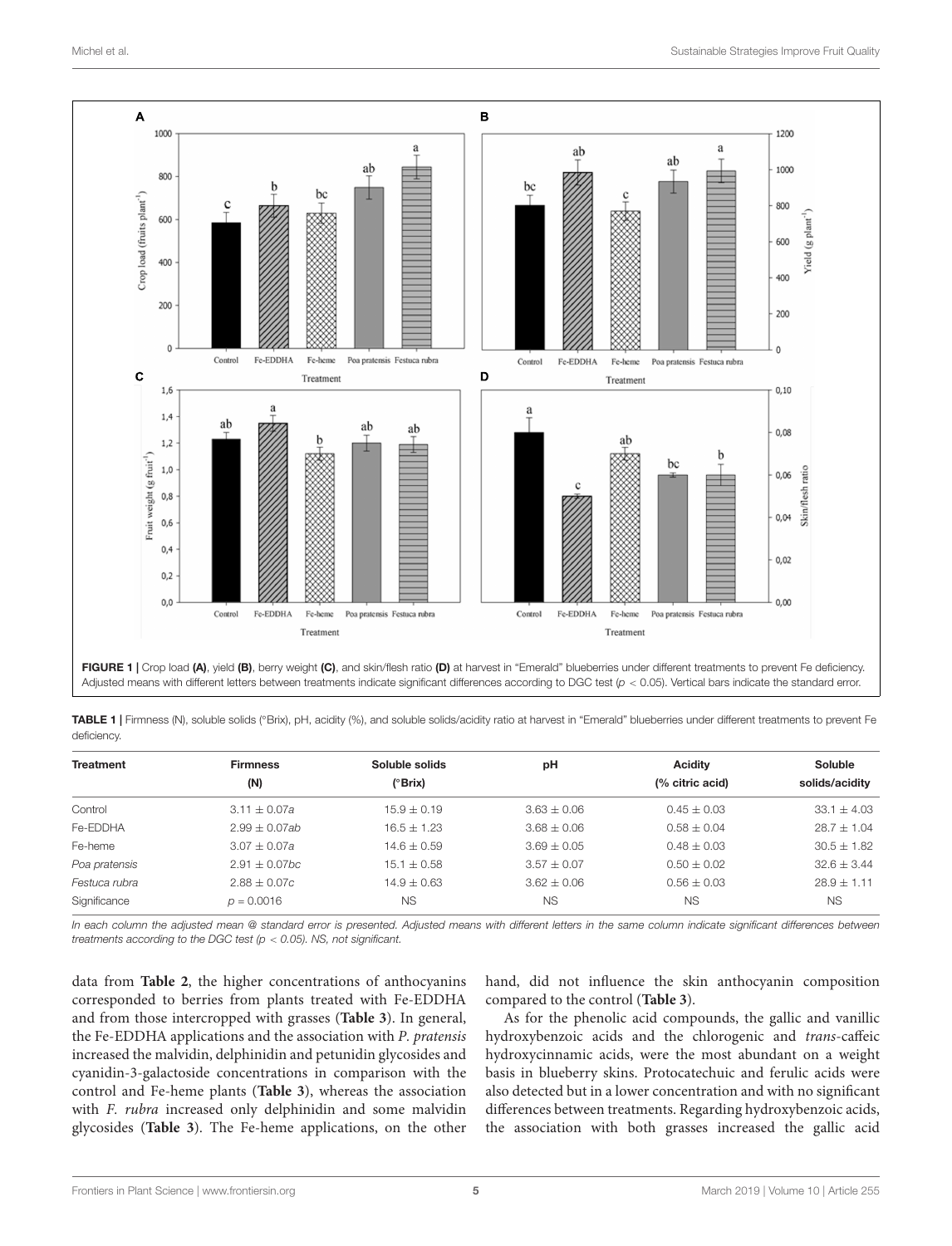<span id="page-5-0"></span>TABLE 2 | Total anthocyanins (mg g skin<sup>−1</sup>), total phenols (mg g skin<sup>−1</sup>) and total tannins (mg g skin<sup>−1</sup>) at harvest in "Emerald" blueberries under different treatments to prevent Fe deficiency.

| <b>Treatment</b> | <b>Total anthocyanins</b><br>(mg g skin <sup>-1</sup> ) | <b>Total phenols</b><br>(mg g skin <sup>-1</sup> ) | <b>Total tannins</b><br>(mg g skin <sup>-1</sup> ) |
|------------------|---------------------------------------------------------|----------------------------------------------------|----------------------------------------------------|
| Control          | $13.7 + 1.6c$                                           | $54.3 + 5.5h$                                      | $0.38 + 0.03$                                      |
| Fe-EDDHA         | $24.2 + 1.6a$                                           | $78.1 + 5.4a$                                      | $0.43 + 0.01$                                      |
| Fe-heme          | $14.7 + 1.8c$                                           | $53.2 + 5.5h$                                      | $0.41 + 0.02$                                      |
| Poa pratensis    | $21.8 + 1.8$ h                                          | $75.0 + 5.3a$                                      | $0.40 + 0.03$                                      |
| Festuca rubra    | $19.5 + 2.1b$                                           | $724 + 48a$                                        | $0.36 + 0.02$                                      |
| Significance     | p < 0.0001                                              | $p = 0.0193$                                       | <b>NS</b>                                          |

In each column the adjusted mean @ standard error is presented. Adjusted means with different letters in the same column indicate significant differences between treatments according to the DGC test  $(p < 0.05)$ . NS, not significant.

concentration as compared with the control berries, but not the Fe-heme treatment (**[Table 4](#page-6-1)**). Also, the Fe-EDDHA applications increased the gallic and vanillinic acid berry skin concentrations compared to control (**[Table 4](#page-6-1)**).

As for hydroxycinnamic acids, the association with graminaceous species and the fertilization with Fe-EDDHA increased the chlorogenic acid concentration compared to both, control and the Fe-heme treatments (**[Table 4](#page-6-1)**). Besides, the intercropping with P. pratensis and application of Fe-EDDHA increased the trans-caffeic acid in skins more than in the control and Fe-heme, whereas the association with F. rubra reached intermediate values (**[Table 4](#page-6-1)**). The treatments did not modify the ferulic acid concentration in the berry skins (**[Table 4](#page-6-1)**).

Results concerning flavanols in skins revealed that intercropping with graminaceous species and Fe-EDDHA treatments increased the catechin and epicatechin concentrations compared to the control, whereas Fe-heme did not influence such concentrations (**[Table 5](#page-6-2)**). In the case of procyanidin dimmers, no differences were registered between treatments (**[Table 5](#page-6-2)**). In the di-Oh flavonol, a trend similar to the catechin and epicatechin was registered for the astilbin acid concentration, whereas no differences were recorded for the flavonol quercetin. In the case of coumarins, data revealed that Fe-EDDHA increased the esculetin concentration in comparison with Fe-heme and the control, whereas intercropping treatments reached intermediate values (**[Table 5](#page-6-2)**).

#### **DISCUSSION**

Data collected in our experiment indicate that those treatments resulting in higher leaf chlorophyll concentrations at harvest (see section "Materials and Methods"), such as intercropping with F. rubra and P. pratensis, together with Fe-EDDHA applications, were effective in inducing changes in some productive and berry morphological characteristics compared to the control and Feheme plants. Indeed, these treatments increased the fruit load and, for plants intercropped with F. rubra, also an increase in the yield per plant was evident. In addition, the same treatments decreased the skin/flesh ratio (**[Figure 1](#page-4-0)**). The skin to flesh ratio is affected by the berry volume, as it might be the case for the Fe-EDDHA treated plants, with the highest fruit average weight as well as the lowest skin/flesh relationship (**[Figures 1C,D](#page-4-0)**), but may be also due to a more thick epidermis tissue. The lower crop load recorded in plants with a lower leaf chlorophyll concentration, that is control and Fe-heme, could be related to a lower fruit set or a higher early abscission of berries in these plants, considering that Fe chlorosis promotes the expression of genes involved in the synthesis and signaling of ethylene, resulting in the abscission of young fruits [\(Iqbal et al.,](#page-8-18) [2013\)](#page-8-18). Also, blueberries are regarded as a highly sensitive species to sink/source relationship [\(Jorquera-Fontena et al.,](#page-8-19) [2018;](#page-8-19) [Petridis](#page-8-20) [et al.,](#page-8-20) [2018\)](#page-8-20), where the non-structural carbon reserves status in shoots and storage organs are determinant in the extent of the post-fruit set fall [\(Buwalda and Smith,](#page-8-21) [1990;](#page-8-21) [Mehouachi et al.,](#page-8-22) [1995\)](#page-8-22). In fact, it is well known that the Fe status of plants is closely linked to the photosynthetic capacity of leaves [\(Briat et al.,](#page-8-23) [2007\)](#page-8-23), and in citrus, Fe deficiency induced reductions in the carbon status of plants, increasing the early fruit fall [\(Gómez-](#page-8-24)[Cadenas et al.,](#page-8-24) [2000\)](#page-8-24). In our study, a lower leaf net photosynthesis during the season was registered, precisely, in control and Feheme plants in comparison with those treated with Fe-EDDHA and intercropping with grasses [\(Michel et al.,](#page-8-12) [2019\)](#page-8-12). Likewise, the effect of Fe nutrition on the carbon availability within the plant could contribute to explain the higher pulp fraction in relation to the skin in berries collected from plants with a better Fe status, such as those treated with Fe-EDDHA and intercropped with graminaceous, as well as the higher yield in plants associated with F. rubra than the control plants.

The ripening process, on the other hand, regarding SS, pH, acidity and SS acidity ratio were not altered by any of the Fecorrecting strategies (**[Table 1](#page-4-1)**). This result, suggests that any eventual impact of the treatments on yield was rather the result of a sink to source balance, with no impact on the primary metabolism of the berries. Similar results from Fe nutrition studies have been reported for peach, citrus and pear [\(Álvarez-](#page-8-3)[Fernández et al.,](#page-8-3) [2003,](#page-8-3) [2011;](#page-8-25) [Bañuls et al.,](#page-8-26) [2003\)](#page-8-26). However, as for berry firmness, a relevant trait for post-harvest market considerations, differences between the treatments assessed in the present study were recorded (**[Table 1](#page-4-1)**). Firmness is associated to a combination of ripening stages, water content and cell wall properties in berries. In blueberry, the berry firmness varies according the ripeness status, being maximum before berry veraison and progressively decreasing after it, and the SS to acidity ratio has been reported as a very reliable indicator of the ripening stage and fruit firmness [\(Moggia et al.,](#page-8-27) [2017\)](#page-8-27). As for our results, no significant differences in the SS/acidity ratio was observed between treatments, even though differences of up to a 13% between the minimum -Fe-EDDHA- and maximum – intercropping with P. pratensis- were detected, both treatments with significant differences in the berry firmness. This might suggest that the primary metabolites and their ratio, suggested as a proxy for ripening state in fruits, are highly variable as compared to firmness. Alternatively, a more subtle effect of the treatments might be indirectly affecting the water status and physical skin properties of the berries, such as plant vigor and light interception and temperature on fruits, but those were not evident from our observations.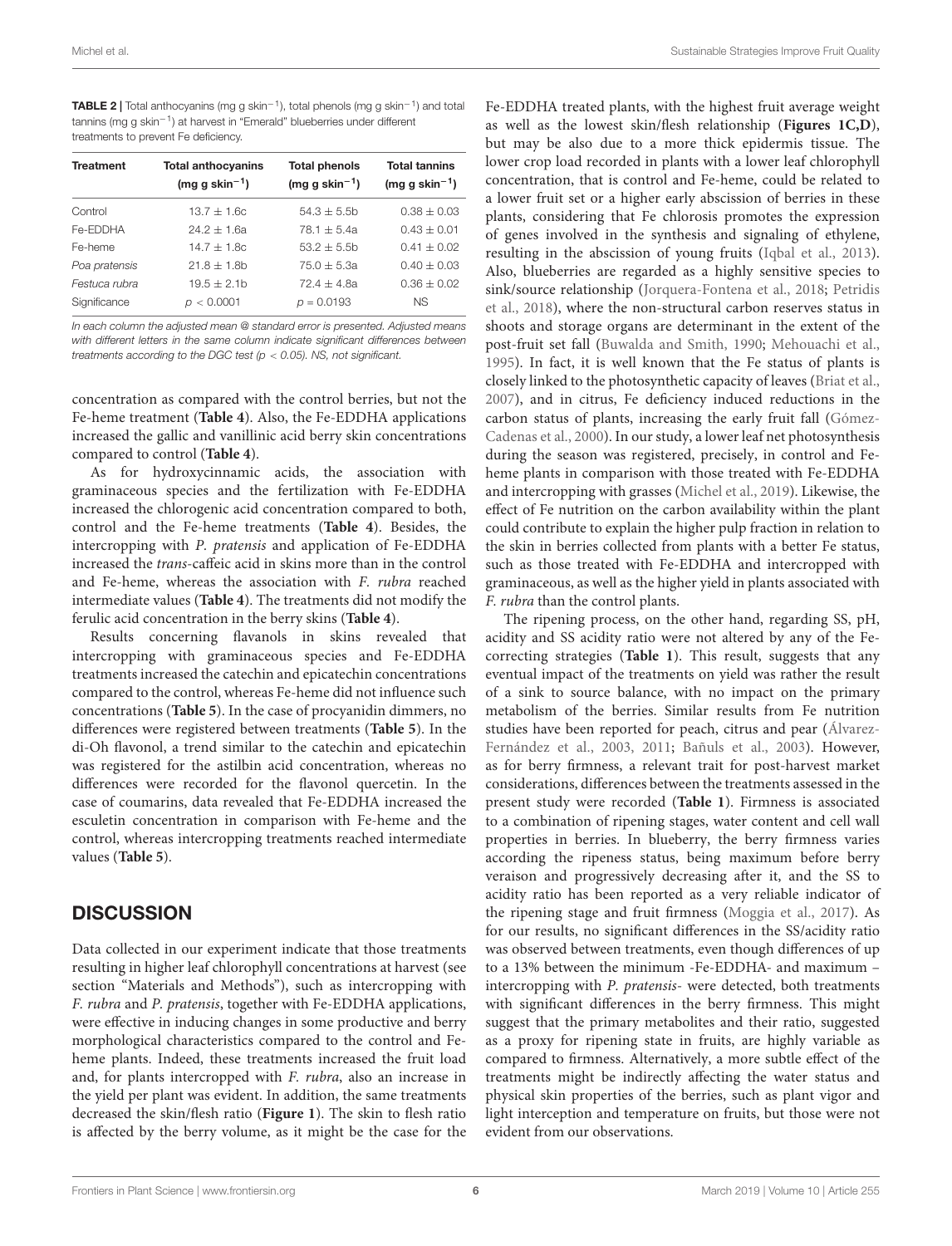<span id="page-6-0"></span>

| Anthocyanins               | <b>Treatment</b>    |                    |                     |                      |                      |              |  |  |
|----------------------------|---------------------|--------------------|---------------------|----------------------|----------------------|--------------|--|--|
| (mg g skin <sup>-1</sup> ) | Control             | <b>Fe-EDDHA</b>    | Fe-heme             | Poa pratensis        | Festuca rubra        | Significance |  |  |
| Malvidin 3-galactoside     | $0.080 + 0.010$ bc  | $0.110 + 0.010a$   | $0.070 + 0.010c$    | $0.100 \pm 0.010$ ab | $0.100 \pm 0.010$ ab | $p = 0.0180$ |  |  |
| Malvidin 3-glucoside       | $0.039 + 0.004c$    | $0.062 + 0.004a$   | $0.037 + 0.004$ bc  | $0.057 + 0.004a$     | $0.052 + 0.004ab$    | $p = 0.0053$ |  |  |
| Malvidin 3-arabinoside     | $0.030 \pm 0.003b$  | $0.050 + 0.003a$   | $0.030 + 0.003b$    | $0.050 + 0.003a$     | $0.050 \pm 0.003a$   | $p = 0.0134$ |  |  |
| Delphinidin 3-galactoside  | $0.080 + 0.010c$    | $0.120 + 0.010a$   | $0.090 + 0.010$ bc  | $0.120 + 0.010a$     | $0.110 \pm 0.010$ ab | $p = 0.0084$ |  |  |
| Delphinidin 3-glucoside    | $0.026 \pm 0.007$ b | $0.039 \pm 0.007a$ | $0.026 \pm 0.007$ b | $0.037 \pm 0.007a$   | $0.034 \pm 0.007a$   | $p = 0.0063$ |  |  |
| Delphinidin 3-arabinoside  | $0.050 + 0.010b$    | $0.070 + 0.004a$   | $0.050 + 0.004b$    | $0.070 + 0.010a$     | $0.070 \pm 0.010a$   | $p = 0.0104$ |  |  |
| Cyanidin 3-galactoside     | $0.060 \pm 0.010b$  | $0.080 + 0.004a$   | $0.060 + 0.004b$    | $0.080 + 0.010a$     | $0.070 \pm 0.010$ ab | $p = 0.0185$ |  |  |
| Petunidin 3-galactoside    | $0.030 + 0.002c$    | $0.046 + 0.002a$   | $0.030 + 0.002c$    | $0.038 \pm 0.002b$   | $0.034 \pm 0.002$ bc | $p = 0.0011$ |  |  |
| Petunidin 3-arabinoside    | $0.026 + 0.002b$    | $0.036 + 0.002a$   | $0.025 + 0.002b$    | $0.034 \pm 0.002a$   | $0.031 + 0.002ab$    | $p = 0.0195$ |  |  |

In each column the adjusted mean @ standard error is presented. Adjusted means with different letters in the same column indicate significant differences between treatments according to the DGC test ( $p < 0.05$ ).

<span id="page-6-1"></span>TABLE 4 | Hydroxybenzoic acid (mg g skin<sup>-1</sup>) and hydroxycinnamic acid (mg g skin<sup>-1</sup>) profiles at harvest in "Emerald" blueberries under different treatments to prevent Fe deficiency.

| <b>Treatment</b> |                   | Hydroxybenzoic acids<br>(mg g skin <sup>-1</sup> ) | Hydroxycinnamic acids<br>(mg g skin <sup>-1</sup> ) |                 |                |                      |
|------------------|-------------------|----------------------------------------------------|-----------------------------------------------------|-----------------|----------------|----------------------|
|                  | Protocatechuic    | Gallic                                             | Vanillinic                                          | Ferulic         | Chlorogenic    | <b>Trans caffeic</b> |
| Control          | $0.0043 + 0.0007$ | $0.025 + 0.002c$                                   | $0.046 + 0.002b$                                    | $0.006 + 0.002$ | $0.37 + 0.08$  | $0.06 + 0.01b$       |
| Fe-EDDHA         | $0.0056 + 0.0005$ | $0.032 + 0.001a$                                   | $0.059 + 0.002a$                                    | $0.008 + 0.002$ | $0.70 + 0.07a$ | $0.10 + 0.02a$       |
| Fe-heme          | $0.0040 + 0.0006$ | $0.026 + 0.002$ bc                                 | $0.043 + 0.003b$                                    | $0.006 + 0.002$ | $0.35 + 0.07b$ | $0.07 + 0.01b$       |
| Poa pratensis    | $0.0052 + 0.0006$ | $0.031 + 0.003a$                                   | $0.050 + 0.002ab$                                   | $0.009 + 0.003$ | $0.67 + 0.07a$ | $0.10 + 0.01a$       |
| Festuca rubra    | $0.0052 + 0.0005$ | $0.030 + 0.002ab$                                  | $0.049 + 0.002ab$                                   | $0.009 + 0.004$ | $0.73 + 0.08a$ | $0.09 + 0.02ab$      |
| Significance     | <b>NS</b>         | $p = 0.0194$                                       | $p = 0.029$                                         | <b>NS</b>       | p < 0.0001     | $p = 0.0446$         |

In each column the adjusted mean @ standard error is presented. Adjusted means with different letters in the same column indicate significant differences between treatments, according to DGC test ( $p < 0.05$ ). NS, not significant.

<span id="page-6-2"></span>TABLE 5 | Flavanols (mg g skin<sup>-1</sup>), flavonols (mg g skin<sup>-1</sup>) and coumarins (mg g skin<sup>-1</sup>) profiles at harvest in "Emerald" blueberries under different treatments to prevent Fe deficiency.

| <b>Treatment</b> | <b>Flavanols</b><br>(mg g skin <sup>-1</sup> ) |                |                  | <b>Flavonols</b><br>(mg g skin <sup>-1</sup> ) |                 | Coumarins<br>(mg g skin <sup>-1</sup> ) |  |
|------------------|------------------------------------------------|----------------|------------------|------------------------------------------------|-----------------|-----------------------------------------|--|
|                  | Procyanidin<br>dimmers                         | Catechin       | Epicatechin      | Quercetin                                      | <b>Astilbin</b> | <b>Esculetin</b>                        |  |
| Control          | $0.010 + 0.003$                                | $0.04 + 0.01d$ | $0.10 + 0.01c$   | $0.016 + 0.003$                                | $0.05 + 0.02b$  | $8.2F - 05 + 0.000bc$                   |  |
| Fe-EDDHA         | $0.014 + 0.005$                                | $0.07 + 0.02c$ | $0.16 + 0.01a$   | $0.023 + 0.003$                                | $0.14 + 0.03a$  | $1.2F - 04 + 0.000a$                    |  |
| Fe-heme          | $0.011 + 0.003$                                | $0.05 + 0.01d$ | $0.11 + 0.02$ bc | $0.020 + 0.002$                                | $0.07 + 0.02h$  | $6.3F - 05 + 0.000c$                    |  |
| Poa pratensis    | $0.011 + 0.003$                                | $0.09 + 0.01b$ | $0.16 + 0.01a$   | $0.023 + 0.004$                                | $0.17 + 0.04a$  | $9.7F - 05 + 0.000ab$                   |  |
| Festuca rubra    | $0.020 + 0.006$                                | $0.13 + 0.02a$ | $0.14 + 0.01b$   | $0.019 + 0.003$                                | $0.19 + 0.04a$  | $1.0F - 04 + 0.000ab$                   |  |
| Significance     | <b>NS</b>                                      | p < 0.0001     | p < 0.0001       | <b>NS</b>                                      | $p = 0.0007$    | $p = 0.0016$                            |  |

In each column the adjusted mean @ standard error is presented. Adjusted means with different letters in the same column indicate significant differences between treatments according to the DGC test  $(p < 0.05)$ . NS, not significant.

Data concerning anthocyanin content in 'Emerald' blueberries from our study, revealed the presence of 9 different compounds in the skins (**[Table 3](#page-6-0)**), while 13 were reported in Italy [\(Giovanelli](#page-8-28) [and Buratti,](#page-8-28) [2009\)](#page-8-28), 15 in France [\(Kader et al.,](#page-8-29) [1996\)](#page-8-29), 25 in Canada [\(Gao and Mazza,](#page-8-30) [1994\)](#page-8-30), 15 in United States [\(Ballington et al.,](#page-8-31) [1987;](#page-8-31) [Mazza and Miniati,](#page-8-32) [1993\)](#page-8-32), and 10 in other countries and other varieties [\(Sapers et al.,](#page-9-6) [1984\)](#page-9-6). The anthocyanin compounds

identified in berry skins were galactosides, glucosides and arabinosides of delphinidin, cyanidin, petunidin and malvidin, similar to previous studies [\(Kader et al.,](#page-8-29) [1996;](#page-8-29) [Taruscio et al.,](#page-9-7) [2004;](#page-9-7) [Giovanelli and Buratti,](#page-8-28) [2009\)](#page-8-28). However, and in contrast with other investigations, peonidin was not detected [\(Kader](#page-8-29) [et al.,](#page-8-29) [1996;](#page-8-29) [Tomás-Barberán and Espín,](#page-9-8) [2001;](#page-9-8) [Lohachoompol](#page-8-33) [et al.,](#page-8-33) [2008;](#page-8-33) [Giovanelli and Buratti,](#page-8-28) [2009\)](#page-8-28). In addition, the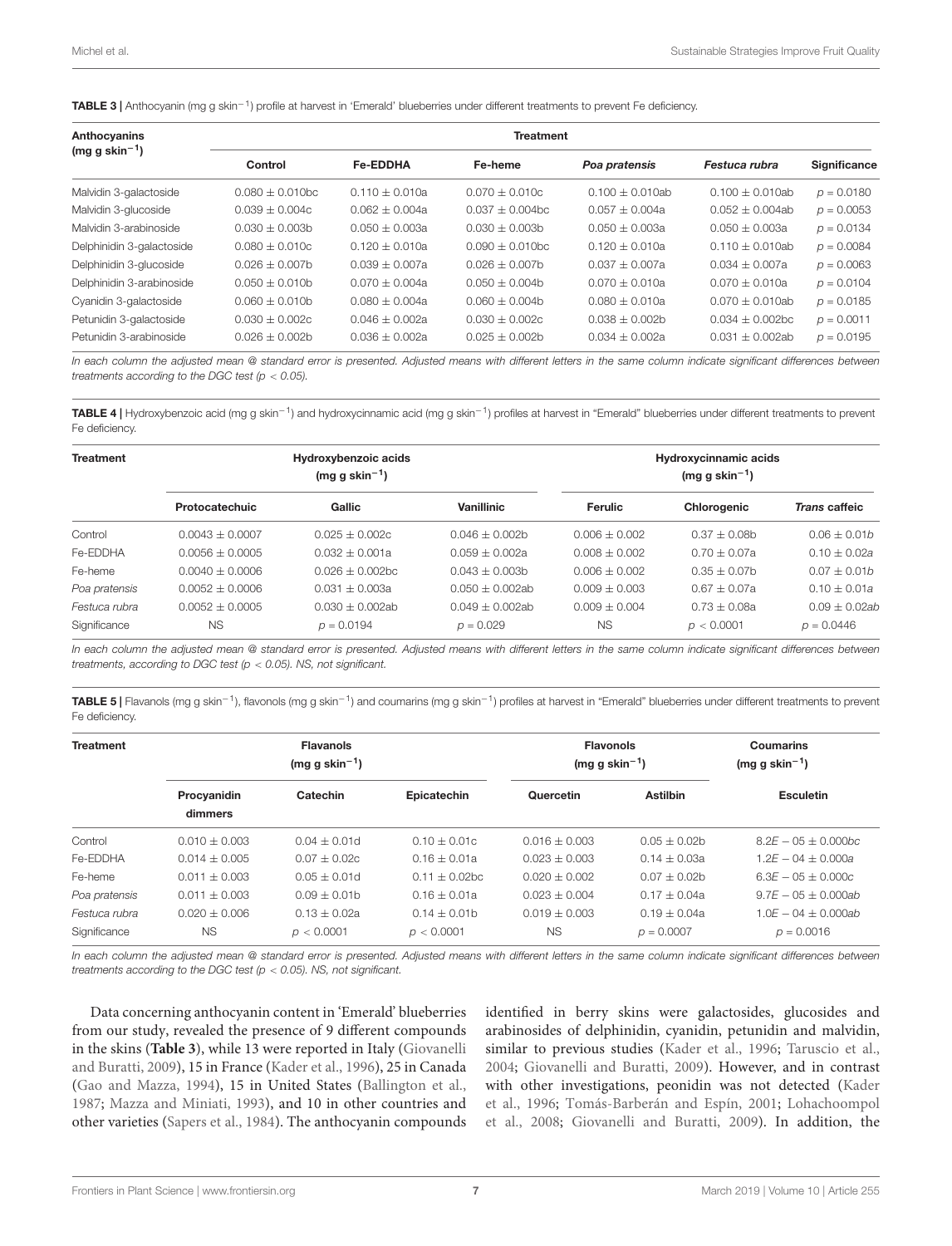major anthocyanins concentration corresponded to delphinidin 3-galactoside and malvidin 3-galactoside, followed by cyanidin 3 galactoside and delphinidin 3-arabinoside. Also, and consistent with determinations from different Vaccinium corymbosum varieties, anthocyanin compounds reached 30–35% of total phenols [\(Moyer et al.,](#page-8-34) [2002;](#page-8-34) [Sellapan et al.,](#page-9-9) [2002;](#page-9-9) [Lee et al.,](#page-8-35) [2004;](#page-8-35) [Giovanelli and Buratti,](#page-8-28) [2009\)](#page-8-28).

As for low molecular weight phenols, the hydroxycinnamic acids were the largest group contained in skins. Within that group, the highly antioxidant molecule chlorogenic acid predominated, while ferulic acid was present in lower concentrations (**[Table 4](#page-6-1)**), similar to previous reports [\(Häkkinen](#page-8-36) [and Törrönen,](#page-8-36) [2000;](#page-8-36) [Taruscio et al.,](#page-9-7) [2004\)](#page-9-7). As for the hydroxybenzoic acids group, the highest compound identified was vanillinic acid, followed by gallic and protocatechuic acids (**[Table 4](#page-6-1)**). In the flavanols group, epicatechin predominated over catechin (**[Table 5](#page-6-2)**), as seen in nine different Vaccinium species [\(Taruscio et al.,](#page-9-7) [2004\)](#page-9-7). Between di-OH flavanols and flavonols, astilbin showed a higher concentration than quercetin, and no myricetin or kaempferol was detected (**[Table 5](#page-6-2)**), as reported by [Taruscio et al.](#page-9-7) [\(2004\)](#page-9-7). In this sense, [Kader et al.](#page-8-29) [\(1996\)](#page-8-29) and [Sellapan et al.](#page-9-9) [\(2002\)](#page-9-9) found kaempferol, although in a smaller amount than quercetin, a molecule regarded as the more abundant flavonol in blueberry [\(Kader et al.,](#page-8-29) [1996,](#page-8-29) [Häkkinen](#page-8-37) [et al.,](#page-8-37) [1998\)](#page-8-37). Up to our knowledge, this is the first report on the phenolic composition in "Emerald" blueberries grown in Chile. Thus, although the phenolic composition and antioxidant capacity of blueberry is more influenced by the genotype than by the growing season, it is advisable to evaluate the same species for several producing seasons in order to precisely determine whether the genotype maintains its phenolic composition over environmental variations.

It has been widely reported that changes in berry weight usually leads to changes in phenol concentration in berries, as these compounds are affected by the berry size due to a dilution factor [\(Ojeda et al.,](#page-8-38) [2002;](#page-8-38) [Roby et al.,](#page-8-39) [2004\)](#page-8-39). In contrast, our results did not reveal significant differences between treatments in total phenol, total anthocyanin and total tannin concentrations, when are expressed as mg  $g^{-1}$  berry (data not reported), despite the effect of treatments on the skin/flesh ratio. This suggest, that the phenol content in berries were not necessarily the result of berry size variations but to an actual positive differential synthesis vs. degradation activities in skins. Indeed, our results are expressed as for skin weight basis (**[Tables 2](#page-5-0)**–**[5](#page-6-2)**). Data related to total phenols and total anthocyanins (**[Table 2](#page-5-0)**) as well as the anthocyanins and low molecular weight phenols profiles (**[Tables 3](#page-6-0)**–**[5](#page-6-2)**) revealed a higher accumulation of these compounds in skins from plants treated with Fe-EDDHA and in intercropped plants than the control and Fe-heme. These results suggest that by better counteracting the Fe deficiency of blueberry plants, the Fe-chelate as well as the intercropping treatments favored the berry fruits chemical composition. Fe is a cofactor of the ANS enzyme, which is involved in the anthocyanin synthesis pathway [\(Saito et al.,](#page-9-0) [1999;](#page-9-0) [Turnbull et al.,](#page-9-1) [2000\)](#page-9-1), the activity of which requires a ferrous Fe center to catalyze the reaction that converts dihydroflavones (flavan-3,4-diol) into anthocyanidins [\(Turnbull et al.,](#page-9-10) [2004\)](#page-9-10). Similarly, for the low

molecular weight phenols, Fe is also involved in its synthesis pathway as a cofactor of flavanone-3β-hydroxylase (F3H) and flavonol synthase (FLS) enzymes, which catalyze the consecutive conversion of flavanones to flavanonols, and of flavanonols to flavonols, respectively. In this sense, the oxidation reactions involving Fe-dependent enzymes play a crucial role in flavonoid biosynthesis [\(Saito and Yamazaki,](#page-9-11) [2002;](#page-9-11) [Springob et al.,](#page-9-12) [2003\)](#page-9-12), and clearly, corrective and effective field practices regarding Fe nutrition have a positive impact on berry quality in field grown blueberries.

On the other hand, data related to both cinnamic and benzoic acids suggest that Fe might also be participating in the non-flavonoid compounds concentration in blueberry skins, but further studies are needed to clarify this issue. The synthesis and accumulation of phenolic compounds are strongly influenced by the photosynthetic capacity of plants [\(Smart and Robinson,](#page-9-13) [1991\)](#page-9-13) which, in our study, was higher in plants treated with Fe-EDDHA and intercropped with the graminaceous species (data not shown). In fact, the synthesis of the shikimate pathway precursors come from hexoses derived from photosynthesis, ending in the formation of polyphenols such as flavonols, flavanols, anthocyanins, or tannins. Whether the higher benzoic and cinnamic acid concentrations results purely from a more favorable carbon supply condition in the Fe chelate and intercropping with grasses treatments, or a more subtle effect are involved, as it could be the need for antioxidant defenses and related systemic acquired resistance in Fe-deficient plants, depleting benzoic acids intermediates, is not clear and needs further investigations.

In view of the strong and positive relationship among the antioxidant capacity and the total phenol and anthocyanin content [\(Ehlenfeldt and Prior,](#page-8-40) [2001;](#page-8-40) [Moyer et al.,](#page-8-34) [2002;](#page-8-34) [Sellapan et al.,](#page-9-9) [2002\)](#page-9-9), the study of sustainable management techniques, such as intercropping with grasses, that affect the crop and influence the phenolic accumulation of the fruits, will be useful to providing the consumer with a better product.

#### DATA AVAILABILITY

The datasets generated for this study are available on request to the corresponding author.

# AUTHOR CONTRIBUTIONS

JC conceived the work and wrote the manuscript. LM conducted the experiment and measured the field. ÁP performed the chemical analysis in berries. CP, PB, and AR contributed to the manuscript writing.

# FUNDING

This work was supported by the Comisión Nacional de Investigación Científica y Tecnológica (CONICYT) of Chile (FONDECYT project no. 11130328).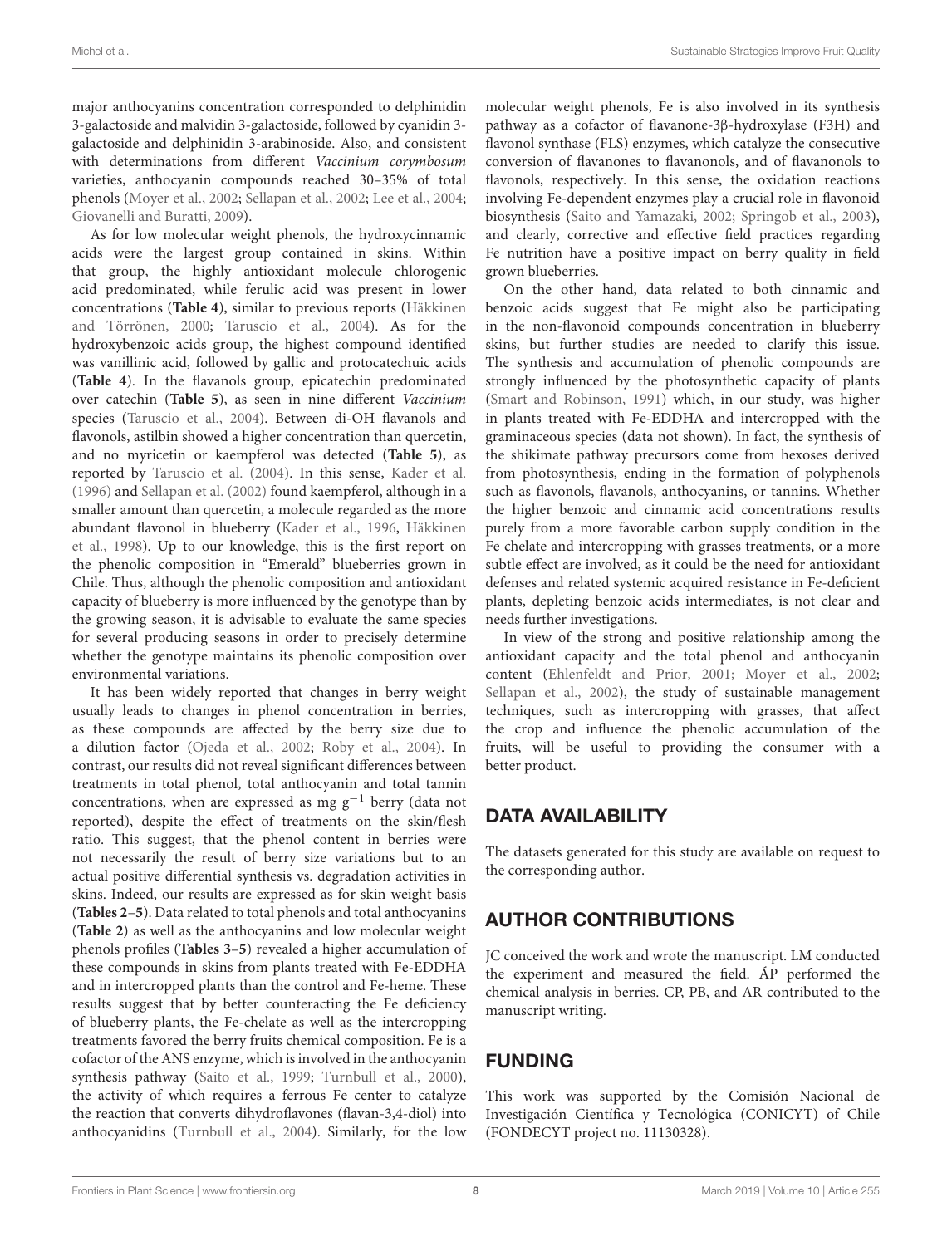#### **REFERENCES**

- <span id="page-8-25"></span>Álvarez-Fernández, A., Melgar, J. C., Abadía, J., and Abadía, A. (2011). Effects of moderate and severe iron deficiency chlorosis on fruit yield, appearance and composition in pear (Pyrus communis L.) and peach (Prunus persica L. Batsch). Environ. Exp. Bot. 71, 280–286. [doi: 10.1016/j.envexpbot.2010.12.012](https://doi.org/10.1016/j.envexpbot.2010.12.012)
- <span id="page-8-3"></span>Álvarez-Fernández, A., Paniagua, P., Abadía, J., and Abadía, A. (2003). Effects of Fe deficiency chlorosis on yield and fruit quality in peach (Prunus persica L. Batsch). J. Agric. Food Chem. 51, 5738–5744. [doi: 10.1021/jf034402c](https://doi.org/10.1021/jf034402c)
- <span id="page-8-31"></span>Ballington, J. R., Ballinger, W. E., and Maness, E. P. (1987). Interspecific differences in the percentage of anthocyanins, aglycones and aglycone-sugars in the fruit of seven species of blueberry. J. Am. Soc. Hortic. Sci. 112, 859–864.
- <span id="page-8-26"></span>Bañuls, J., Quiñones, A., Martín, B., Primo-Millo, E., and Legaz, F. (2003). Effects of the frequency of iron chelate supply by fertigation on iron chlorosis in citrus. J. Plant Nutr. 26, 1985–1996. [doi: 10.1081/PLN-120024258](https://doi.org/10.1081/PLN-120024258)
- <span id="page-8-16"></span>Bate-Smith, E. C. (1972). Detection and determination of ellagitannins. Phytochemistry 11, 1153–1156. [doi: 10.1016/S0031-9422\(00\)88470-8](https://doi.org/10.1016/S0031-9422(00)88470-8)
- <span id="page-8-4"></span>Bavaresco, L., van Zeller, M. I., Civardi, S., Gatti, M., and Ferrari, F. (2010). Effects of traditional and new methods on overcoming lime-induced chlorosis of grapevine. Am. J. Enol. Vitic. 61, 186–190.
- <span id="page-8-23"></span>Briat, J. F., Curie, C., and Gaymard, F. (2007). Iron utilization and metabolism in plants. Curr. Opin. Plant Biol. 10, 276–282. [doi: 10.1016/j.pbi.2007.04.003](https://doi.org/10.1016/j.pbi.2007.04.003)
- <span id="page-8-21"></span>Buwalda, J. G., and Smith, G. S. (1990). Effects of partial defoliation at various stages of the growing season on fruit yields, root growth and return bloom of kiwifruit vines. Sci. Hortic. 42, 29–44. [doi: 10.1016/0304-4238\(90\)](https://doi.org/10.1016/0304-4238(90)90145-5) [90145-5](https://doi.org/10.1016/0304-4238(90)90145-5)
- <span id="page-8-8"></span>Cañasveras, J. C., Del Campillo, M. C., Barrón, V., and Torrent, J. (2014). Intercropping with grasses helps to reduce iron chlorosis in olive. J. Soil Sci. Plant Nutr. 14, 554–564.
- <span id="page-8-0"></span>Cordes, H., Iriarte, A., and Villalobos, P. (2016). Evaluating the carbon footprint of chilean organic blueberry production. Int. J. Life Cycle Assess. 21, 281–292. [doi: 10.1016/j.scitotenv.2017.03.147](https://doi.org/10.1016/j.scitotenv.2017.03.147)
- <span id="page-8-9"></span>Covarrubias, J. I., Pisi, A., and Rombolà, A. D. (2014). Evaluation of sustainable management techniques for preventing iron chlorosis in the grapevine. Aust. J. Grape Wine Res. 20, 149–159. [doi: 10.1111/ajgw.12055](https://doi.org/10.1111/ajgw.12055)
- <span id="page-8-40"></span>Ehlenfeldt, M. K., and Prior, R. L. (2001). Oxygen radical absorbance capacity (ORAC) and phenolic and anthocyanin concentrations in fruit and leaf tissues of highbush blueberry. J. Agric. Food Chem. 49, 2222–2227. [doi: 10.1021/](https://doi.org/10.1021/jf0013656) [jf0013656](https://doi.org/10.1021/jf0013656)
- <span id="page-8-30"></span>Gao, L., and Mazza, G. (1994). Quantitation and distribution of simple and acylated anthocyanins and other phenolics in blueberries. J. Food Sci. 59, 1057–1059. [doi: 10.1111/j.1365-2621.1994.tb08189.x](https://doi.org/10.1111/j.1365-2621.1994.tb08189.x)
- <span id="page-8-15"></span>García-Barceló, J. (1990). Técnicas Analíticas Para Vinos. San Francisco, CA: Scribd Inc.
- <span id="page-8-28"></span>Giovanelli, G., and Buratti, S. (2009). Comparison of polyphenolic composition and antioxidant activity of wild Italian blueberries and some cultivated varieties. Food Chem. 112, 903–908. [doi: 10.1016/j.foodchem.2008.06.066](https://doi.org/10.1016/j.foodchem.2008.06.066)
- <span id="page-8-24"></span>Gómez-Cadenas, A., Mehouachi, J., Tadeo, F. R., Primo-Millo, E., and Talon, M. (2000). Hormonal regulation of fruitlet abscission induced by carbohydrate shortage in citrus. Planta 210, 636–643. [doi: 10.1007/s004250050054](https://doi.org/10.1007/s004250050054)
- <span id="page-8-10"></span>Granja, F., and Covarrubias, J. I. (2018). Evaluation of acidifying nitrogen fertilizers in avocado trees with iron deficiency symptoms. J. Soil Sci. Plant Nutr. 18, 157–172. [doi: 10.4067/S0718-95162018005000702](https://doi.org/10.4067/S0718-95162018005000702)
- <span id="page-8-37"></span>Häkkinen, S. H., Kärenlampi, S. O., Heinonen, I. M., Mykkänen, H. M., and Törrönen, A. R. (1998). HPLC method for screening of flavonoids and phenolic acids in berries. J. Sci. Food Agric. 77, 543–551. [doi: 10.1002/\(SICI\)1097-](https://doi.org/10.1002/(SICI)1097-0010(199808)77:4<543::AID-JSFA78>3.0.CO;2-I) [0010\(199808\)77:4<543::AID-JSFA78>3.0.CO;2-I](https://doi.org/10.1002/(SICI)1097-0010(199808)77:4<543::AID-JSFA78>3.0.CO;2-I)
- <span id="page-8-36"></span>Häkkinen, S. H., and Törrönen, A. R. (2000). Content of flavonols and selected phenolic acids in strawberries and Vaccinium species: influence of cultivar, cultivation site and technique. Food Res. Int. 33, 517–524. [doi: 10.1016/S0963-](https://doi.org/10.1016/S0963-9969(00)00086-7) [9969\(00\)00086-7](https://doi.org/10.1016/S0963-9969(00)00086-7)
- <span id="page-8-6"></span>Horneck, D., Hart, J., Stevens, R., Petrie, S., and Altland, J. (2004). Acidifying Soil for Crop Production West of the Cascade Mountains (Western Oregon and Washington). Oregon: Oregon State University.
- <span id="page-8-18"></span>Iqbal, N., Trivellini, A., Masood, A., Ferrante, A., and Khan, N. (2013). Current understanding on ethylene signaling in plants: the influence of nutrient availability. Plant Physiol. Biochem. 73, 128–138. [doi: 10.1016/j.plaphy.2013.](https://doi.org/10.1016/j.plaphy.2013.09.011) [09.011](https://doi.org/10.1016/j.plaphy.2013.09.011)
- <span id="page-8-19"></span>Jorquera-Fontena, E., Pastenes, C., Meriño-Gergichevich, C., and Franck, N. (2018). Effect of source/sink ratio on leaf and fruit traits of blueberry fruiting canes in the field. Sci. Hortic. 241, 51–56. [doi: 10.1016/j.scienta.2018.06.041](https://doi.org/10.1016/j.scienta.2018.06.041)
- <span id="page-8-29"></span>Kader, F., Rove, B., Girardin, M., and Metche, M. (1996). Fractionation and identification of the phenolic compounds of highbush blueberries (Vaccinium corymbosum, L.). Food Chem. 55, 35–40. [doi: 10.1016/0308-8146\(95\)00068-2](https://doi.org/10.1016/0308-8146(95)00068-2)
- <span id="page-8-14"></span>Kosegarten, H., Hoffmann, B., and Mengel, K. (2001). The paramount influence of nitrate in increasing apopastic pH of young sunflower leaves to induce Fe deficiency chlorosis, and the re-greening effect brought about by acidic foliar sprays. J. Plant Nutr. Soil Sci. 164, 155–163. [doi: 10.1002/1522-2624\(200104\)](https://doi.org/10.1002/1522-2624(200104)164:2<155::AID-JPLN155>3.0.CO;2-F) [164:2<155::AID-JPLN155>3.0.CO;2-F](https://doi.org/10.1002/1522-2624(200104)164:2<155::AID-JPLN155>3.0.CO;2-F)
- <span id="page-8-35"></span>Lee, J., Finn, C. E., and Wrolstad, R. E. (2004). Anthocyanin pigment and total phenolic content of three Vaccinium species native to the Pacific Northwest of North America. Hortic. Sci. 39, 959–964.
- <span id="page-8-33"></span>Lohachoompol, V., Mulholland, M., Srzednicki, G., and Craske, J. (2008). Determination of anthocyanins in various cultivars of highbush and rabbiteye blueberries. Food Chem. 111, 249–254. [doi: 10.1016/j.foodchem.2008.03.067](https://doi.org/10.1016/j.foodchem.2008.03.067)
- <span id="page-8-7"></span>López-Rayo, S., Di Foggia, M., Bombai, G., Yunta, F., Rodrigues, E., Filippini, G., et al. (2015). Blood-derived compounds can efficiently prevent iron deficiency in the grapevine. Aust. J. Grape Wine Res. 21, 135–142. [doi: 10.1111/ajgw.12109](https://doi.org/10.1111/ajgw.12109)
- <span id="page-8-11"></span>Ma, J. F., Ueno, H., Ueno, D., Rombolà, A. D., and Iwashita, T. (2003). Characterization of phytosiderophore secretion under Fe deficiency stress in Festuca rubra. Plant Soil. 256, 131–137. [doi: 10.1023/A:1026285813248](https://doi.org/10.1023/A:1026285813248)
- <span id="page-8-32"></span>Mazza, G., and Miniati, E. (1993). Small Fruits. Anthocyanins in Fruits, Vegetables and Grain. Boca Raton: CRC Press.
- <span id="page-8-22"></span>Mehouachi, J., Serna, D., Zaragoza, S., Agustí, M., Talon, M., and Primo-Millo, E. (1995). Defoliation increases fruit abscission and reduces carbohydrate levels in developing fruits and woody tissues of Citrus unshiu. Plant Sci. 107, 189–197. [doi: 10.1016/0168-9452\(95\)04111-7](https://doi.org/10.1016/0168-9452(95)04111-7)
- <span id="page-8-12"></span>Michel, L., Beyá-Marshall, V., Rombolà, A. D., Pastenes, C., and Covarrubias, J. I. (2019). Evaluation of Fe-heme applications or intercropping for preventing iron deficiency in blueberry. J. Soil Sci. Plant Nutr. [doi: 10.1007/s42729-019-0017-9](https://doi.org/10.1007/s42729-019-0017-9)
- <span id="page-8-27"></span>Moggia, C., Graell, J., Lara, I., González, G., and Lobos, G. A. (2017). Firmness at harvest impacts postharvest fruit softening and internal browning development in mechanically damaged and non-damaged highbush blueberries (Vaccinium corymbosum L.). Front Plant Sci. 8:535. [doi: 10.3389/fpls.2017.00535](https://doi.org/10.3389/fpls.2017.00535)
- <span id="page-8-34"></span>Moyer, R. A., Hummer, K. E., Finn, C. E., Frei, B., and Wrolstad, R. E. (2002). Anthocyanins, phenolics, and antioxidant capacity in diverse small fruits: Vaccinium, Rubus, and Ribes. J. Agric. Food Chem. 50, 519–525. [doi: 10.1021/](https://doi.org/10.1021/jf011062r) [jf011062r](https://doi.org/10.1021/jf011062r)
- <span id="page-8-5"></span>Nakajima, J., Tanaka, Y., Yamazaki, M., and Saito, K. (2001). Reaction mechanism from leucoanthocyanidin to anthocyanidin 3-glucoside, a key reaction for coloring in anthocyanin biosynthesis. J. Biol. Chem. 276, 25797–25803. [doi:](https://doi.org/10.1074/jbc.M100744200) [10.1074/jbc.M100744200](https://doi.org/10.1074/jbc.M100744200)
- <span id="page-8-38"></span>Ojeda, H., Andary, C., Kraeva, E., Carbonneau, A., and Deloire, A. (2002). Influence of pre and postveraison water deficit on synthesis and concentration of skin phenolic compounds during berry growth of Vitis vinifera cv. Shiraz. Am. J. Enol. Vitic. 53, 261–267.
- <span id="page-8-17"></span>Peña-Neira, A., Cáceres, A., and Pastenes, C. (2007). Low molecular weight phenolic and anthocyanin composition of grape skins from cv. Syrah (Vitis vinifera L.) in the Maipo valley (Chile): effect of clusters thinning and vineyard yield. Food Sci. Technol. Int. 13, 153–158. [doi: 10.1177/108201320](https://doi.org/10.1177/1082013207077920) [7077920](https://doi.org/10.1177/1082013207077920)
- <span id="page-8-20"></span>Petridis, A., van der Kaay, J., Chrysanthou, E., McCallum, S., Graham, J., and Hancock, R. D. (2018). Photosynthetic limitation as a factor influencing yield in highbush blueberries (Vaccinium corymbosum) grown in a northern European environment. J. Exp. Bot. 69, 3069–3080. [doi: 10.1093/jxb/ery118](https://doi.org/10.1093/jxb/ery118)
- <span id="page-8-1"></span>Retamales, J., and Hancock, F. (2012). Blueberries. Wallingford: CABI.
- <span id="page-8-39"></span>Roby, G., Harbertson, J. F., Adams, D. A., and Matthews, M. A. (2004). Berry size and vine water deficits as factors in winegrape composition: anthocyanins and tannins. Aust. J. Grape Wine Res. 10, 100–107. [doi: 10.1111/j.1755-0238.2004.](https://doi.org/10.1111/j.1755-0238.2004.tb00012.x) [tb00012.x](https://doi.org/10.1111/j.1755-0238.2004.tb00012.x)
- <span id="page-8-2"></span>Rombolà, A., and Tagliavini, M. (2006). "Iron nutrition of fruit tree crops," in Iron Nutrition in Plants and Rhizospheric Microorganisms, eds L. Barton and J. Abadía (Dordrecht: Springer), 61–83. [doi: 10.1007/1-4020-4743-6\\_3](https://doi.org/10.1007/1-4020-4743-6_3)
- <span id="page-8-13"></span>Römheld, V. (2000). The chlorosis paradox: Fe inactivation as a secondary event in chlorotic leaves of grapevine. J. Plant Nutr. 23, 1629–1643. [doi: 10.1080/](https://doi.org/10.1080/01904160009382129) [01904160009382129](https://doi.org/10.1080/01904160009382129)